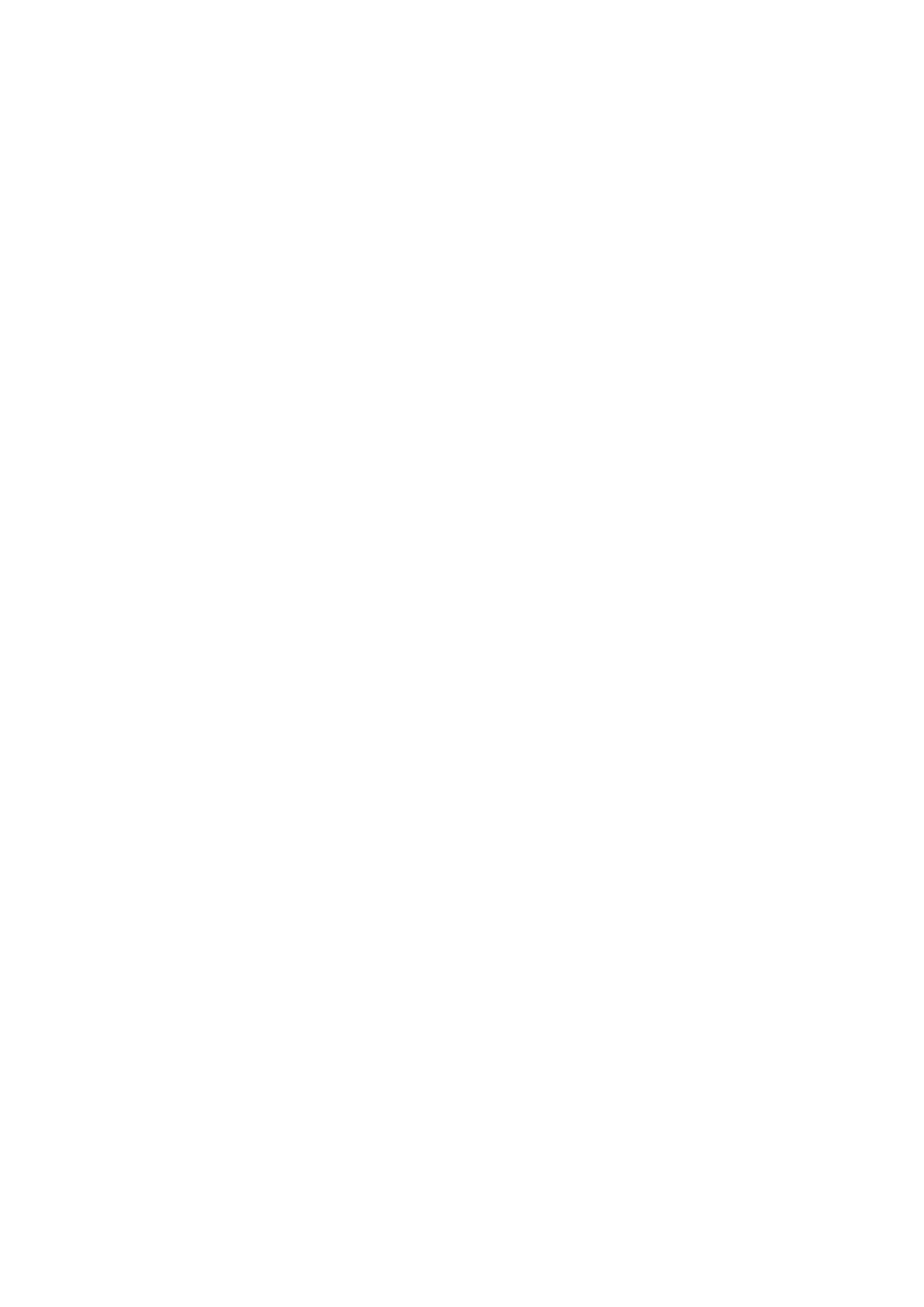#### **In the case of Bukovčanová and Others v. Slovakia,**

The European Court of Human Rights (Third Section), sitting as a Chamber composed of:

Luis López Guerra, *President,* Helena Jäderblom, Johannes Silvis, Branko Lubarda, Pere Pastor Vilanova, Alena Poláčková, Georgios A. Serghides, *judges,*

and Stephen Phillips, *Section Registrar,*

Having deliberated in private on 14 June 2016,

Delivers the following judgment, which was adopted on that date:

## PROCEDURE

1. The case originated in an application (no. 23785/07) against the Slovak Republic lodged with the Court under Article 34 of the Convention for the Protection of Human Rights and Fundamental Freedoms ("the Convention") by four Slovak nationals, Ms Margita Bukovčanová ("the first applicant"), Mr Jozef Fedeleš ("the second applicant"), Ms Viera Šefčíková ("the third applicant"), and Mr Jozef Fedeleš junior ("the fourth applicant"), on 1 June 2007.

2. The applicants were represented by Mr R. Procházka, a lawyer practising in Bratislava. The Government of the Slovak Republic ("the Government") were represented by their Agent, Ms. M. Pirošíková.

3. The applicants alleged that the rent-control scheme had imposed restrictions on their right to peaceful enjoyment of their possessions, in breach of Article 1 of Protocol No. 1 to the Convention.

4. By a decision of 4 January 2012, the Court declared the application partly admissible.

5. The applicants and the Government each submitted further written observations (Rule 59 § 1) on the merits and just satisfaction, and replied in writing to each other's observations.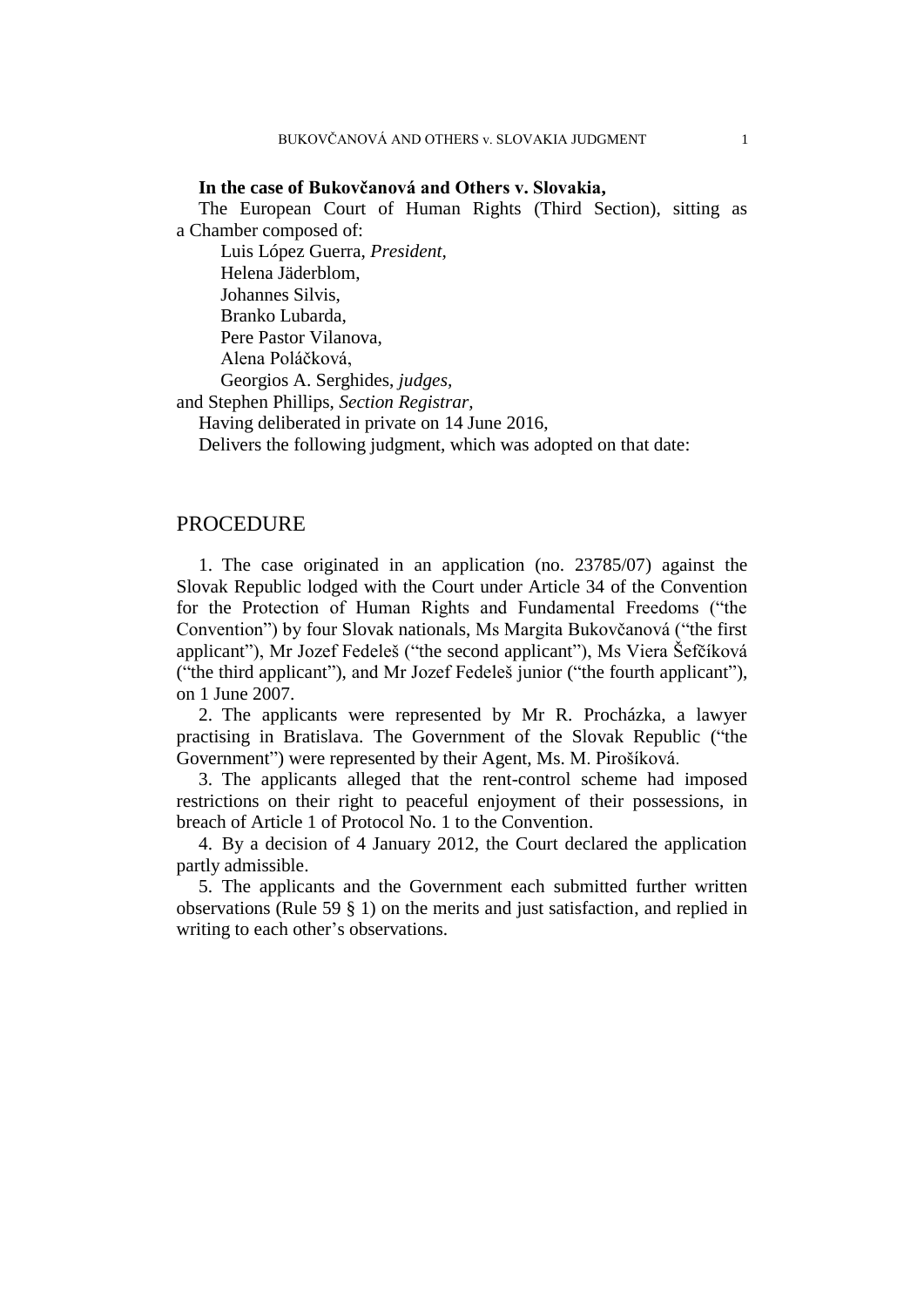# THE FACTS

### I. THE CIRCUMSTANCES OF THE CASE

6. The applicants were born in 1952, 1947, 1973 and 1980 respectively and live in Bratislava.

<span id="page-3-1"></span>7. They are co-owners of a residential house located in the Bratislava-Staré Mesto municipality. The house was built in 1929 by their familial predecessors, who during the previous regime donated it to the State under circumstances that would later be accepted as constituting duress. The ownership of the house was restored to the first and second applicants on 10 December 1991 under special legislation on restitution. Consequently, each of them acquired a 4/12 share of the ownership of the house. The third and fourth applicants each acquired a 2/12 share of the ownership of the house on 25 January 1995 and 29 March 1999 respectively.

8. At the time the applicants acquired the ownership of the house five flats were inhabited by tenants with regulated rent. Under the relevant legislation this meant that (i) the applicants had to accept that their flats were occupied by these tenants, (ii) they could charge them no more than the maximum amount of rent fixed by the State, (iii) they could not unilaterally terminate the leases, and (iv) they could not sell the flats other than to the tenants ("the rent-control scheme").

<span id="page-3-0"></span>9. The rent-control scheme applies, or has applied, to the flats in question, as follows: a four-room flat with a surface area of 129 sq. m which had been subject to rent control until January 2006 ("the first flat"); a fourroom flat with a surface area of 130 sq. m which had been subject to rent control until September 2008 ("the second flat"); a two-room flat with a surface area of 87 sq. m and two four-room flats measuring 126 sq. m each ("the third, fourth and fifth flats"), to which rent control still applies.

<span id="page-3-3"></span>10. The monthly rent chargeable for the flats under the applicable legislation was equivalent to some 10 to 17.5 euros (EUR) between 1992 and 1999. After several increases in the regulated rent, in June 2007 the applicants were able to charge some EUR 73.5 monthly in respect of the two-room flat and approximately EUR 125 monthly in respect of the four-room flats. According to the Government's calculations the regulated rent reached EUR 236 and EUR 400 respectively in 2014.

11. The parties provided differing figures as to the market rent.

<span id="page-3-2"></span>The applicants relied on data from the National Association of Real Estate Agencies ("the NAREA") and claimed that the monthly market rent for comparable two-room flats in the area reached around EUR 662 and for comparable four-room flats some EUR 1,296 between 2004 and 2007.

The Government submitted an expert valuation according to which the monthly market rent for the applicants' flats in 2010 amounted to EUR 561 and EUR 772 to EUR 797 respectively.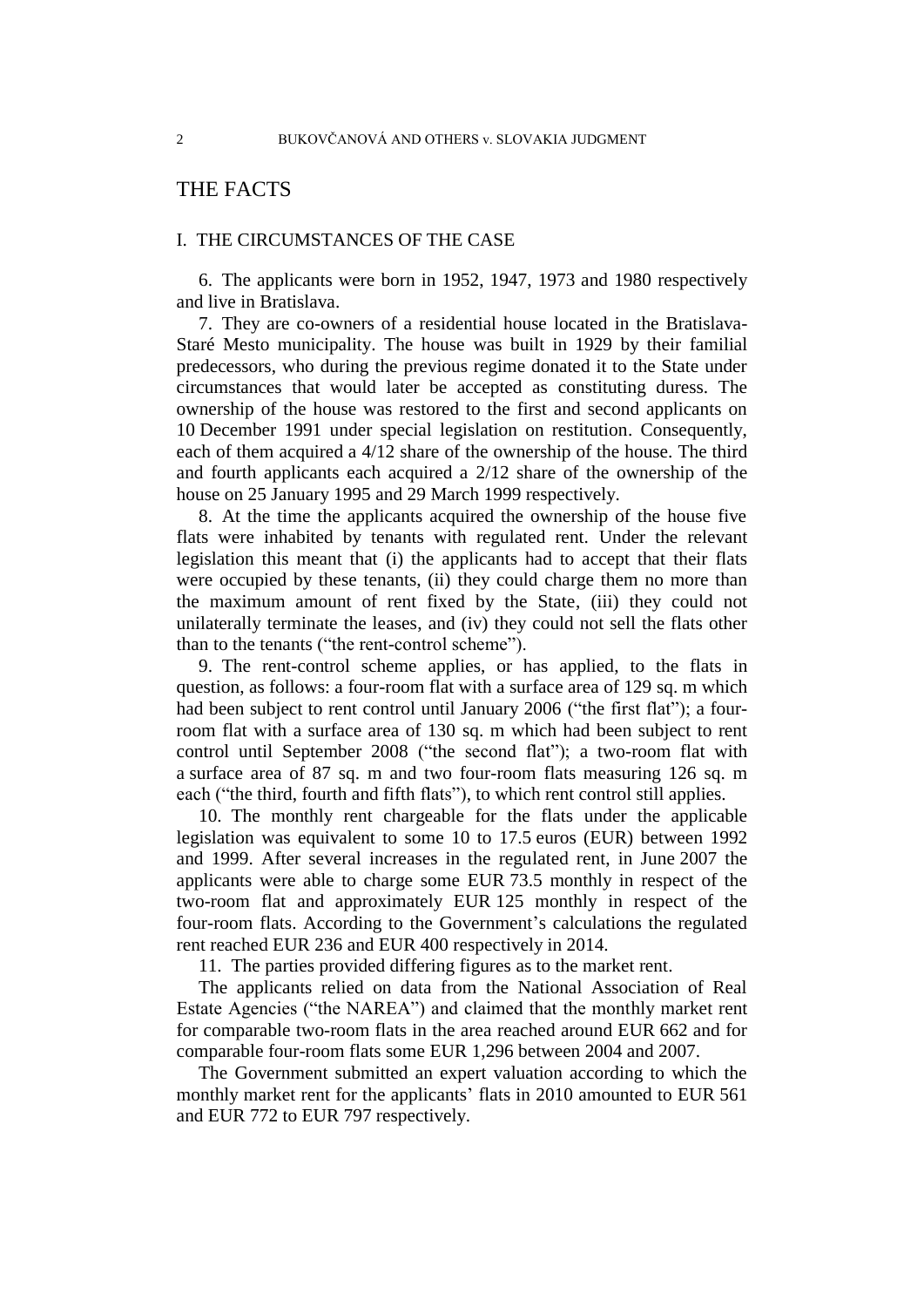#### II. RELEVANT DOMESTIC LAW AND PRACTICE

12. The relevant domestic law and practice governing the rent-control scheme in Slovakia and its historical background are set out in the case of *Bittó and Others v. Slovakia* ((merits), no. 30255/09, §§ 7-16, 32-72, 28 January 2014).

<span id="page-4-0"></span>13. On 15 September 2011, the Termination and Settlement of Tenancy (Certain Apartments) Act ("Law no. 260/2011") came into force. It was enacted with a view to eliminating rent restrictions concerning individual owners.

<span id="page-4-2"></span>14. Its provisions are applicable, in particular, to individual apartments whose rent has so far been regulated. In those cases, landlords were entitled to give notice of termination of a tenancy contract by 31 March 2012. Such termination of tenancy takes effect after a twelve-month notice period. However, if a tenant is exposed to material hardship, he or she will be able to continue to use the apartment with regulated rent, even after the expiry of the notice period, until a new tenancy contract with a municipality has been set up. Law no. 260/2011 further entitles landlords to increase the rent by 20% once a year until 2015.

15. Municipalities are obliged to provide a person exposed to material hardship with a municipal apartment with regulated rent. If a municipality does not comply with that obligation by 31 December 2016 in a given case, the landlord can claim the difference between the free-market rent and the regulated rent.

<span id="page-4-1"></span>16. Law no. 150/2013 amends the earlier legislation on the Housing Development State Fund. It took effect on 1 January 2014. Among other things, with reference to Law no. 260/2011 it entitles owners of houses or flats which have been restored to their original owners to apply for a preferential loan for the purpose of modernisation of such buildings.

# III. IMPLEMENTATION OF THE COURT'S JUDGMENT IN THE CASE OF BITTÓ AND OTHERS

17. In *Bittó and Others* ((merits), cited above), the Court found that the application of the rent-control scheme in respect of the applicants' property constituted a violation of Article 1 of Protocol No. 1 to the Convention. In the relevant part of its judgment under Article 46 of the Convention it held that:

"133. [Its] conclusion ... as regards the effects of the rent-control scheme on the applicants' right to peaceful enjoyment of their possessions suggests that the violation found originated in a problem arising out of the state of the Slovakian legislation and practice, which has affected a number of flat owners to whom the rent-control scheme has applied .... The Court further notes that 13 other applications concerning the same issue are pending before it which concern some 170 persons.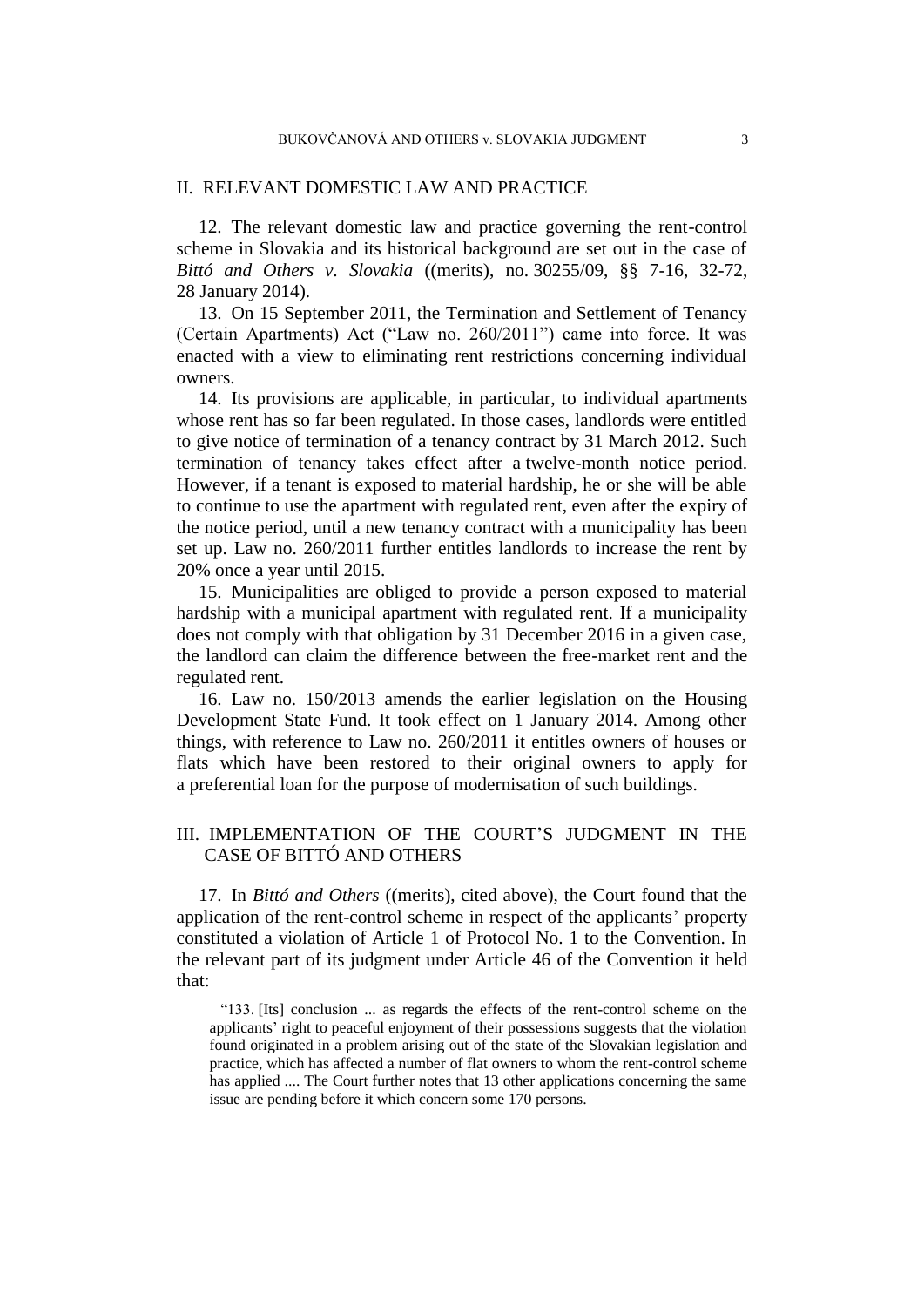134. It is true that measures have been taken with a view to gradually improving the situation of landlords. Thus, as a result of the introduction of Law no. 216/2011, the controlled rent could be increased by 20% every year as from the end of 2011. Where a municipality has not provided tenants exposed to material hardship with a dwelling by the end of 2016, the landlords will have the right to claim the difference between the free-market rent and the controlled rent ... Thus those measures provide for a complete elimination of the effects on flat owners of rent-control only as from 2017, and they do not address the situation existing prior to their adoption.

135. The Court considers that further measures should be taken in order to achieve compliance with Article 1 of Protocol No. 1. To prevent future findings of infringement of that provision, the respondent State should introduce, as soon as possible, a specific and clearly regulated compensatory remedy in order to provide genuine effective relief for the breach found."

18. Implementation of the judgment in *Bittó and Others* is still pending.

## THE LAW

# I. COMPLIANCE WITH THE SIX-MONTH TIME-LIMIT

19. Under Article 35 § 1 of the Convention, the Court may only deal with the matter "within a period of six months from the date on which the final decision was taken". Where the alleged violation constitutes a continuing situation against which no domestic remedy is available, such as the application of a rent-control scheme in the present case, the six-month period starts to run from the end of the situation concerned (see *Bittó and Others,* cited above, § 75). Pursuant to Article 35 § 4 of the Convention, the Court shall reject any application which it considers inadmissible under that Article. It may do so at any stage of the proceedings.

20*.* Following the Court's decision to declare the present application admissible the parties submitted further information, which specified the periods of application of the rent-control scheme in respect of the flats concerned. According to the information submitted by the applicants the rent control had ceased to apply in respect of the first flat in January 2006 (see paragraph [9](#page-3-0) above), that is more than six months before the introduction of the application on 1 June 2007.

21. Consequently, to the extent that the applicants allege a violation of their rights as a result of the application of rent control to the first flat, they failed to respect the six-month time-limit laid down in Article 35 § 1 of the Convention (see *Bittó and Others,* cited above, §§ 75-78). It follows that this part of the application was introduced out of time and must be rejected in accordance with Article 35 §§ 1 and 4 of the Convention.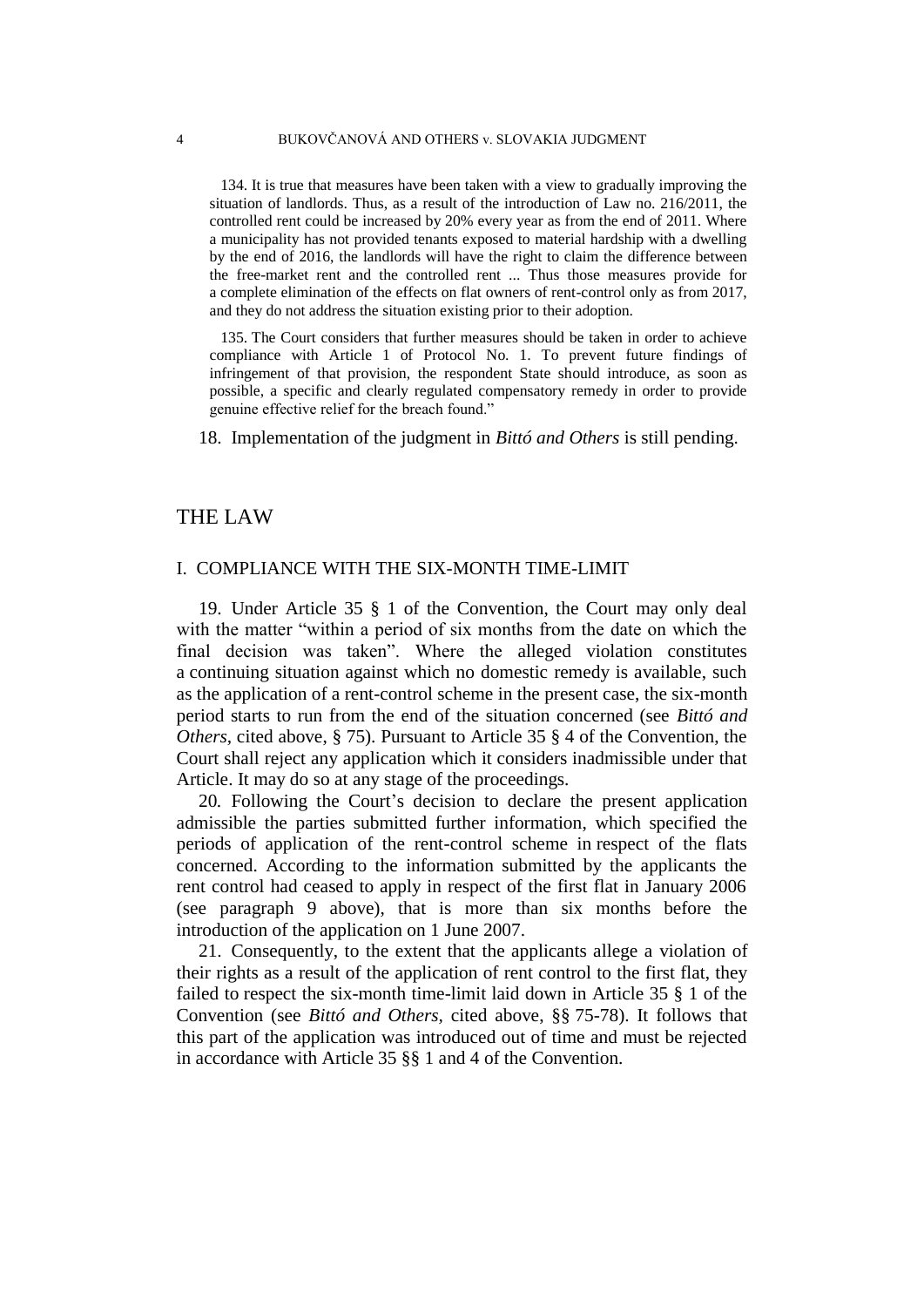## II. SCOPE OF THE APPLICATION

<span id="page-6-0"></span>22. The Court notes that the present application is concerned with rent control in relation to the second flat from the date the applicants acquired title (see paragraph [7](#page-3-1) above), until the rent-control scheme ceased to apply in respect of this flat in September 2008. It is thus concerned with rent control over the second flat of almost seventeen years in respect of the first and second applicants, almost fourteen years in respect of the third applicant, and almost ten years in respect of the fourth applicant.

<span id="page-6-1"></span>23. The remaining three flats are still subject to rent control. The application is thus concerned with the rent control in relation to these flats for twenty-five years in respect of the first and second applicants, twenty-one years in respect of the third applicant, and seventeen years in respect of the fourth applicant.

# III. ALLEGED VIOLATION OF ARTICLE 1 OF PROTOCOL No. 1

24. The applicants complained that their right to peaceful enjoyment of their possessions had been breached as a result of the adoption and implementation of the rules governing the rent control which applied to their property. They relied on Article 1 of Protocol No. 1 to the Convention, which reads as follows:

"Every natural or legal person is entitled to the peaceful enjoyment of his possessions. No one shall be deprived of his possessions except in the public interest and subject to the conditions provided for by law and by the general principles of international law.

The preceding provisions shall not, however, in any way impair the right of a State to enforce such laws as it deems necessary to control the use of property in accordance with the general interest or to secure the payment of taxes or other contributions or penalties."

## **A. The arguments of the parties**

#### *1. The applicants*

25. The applicants argued that the rent-control scheme had constituted an interference with their right to peaceful enjoyment of property. They claimed that the statutory basis regulating the rent-control scheme lacked consistency, and that the scheme had constituted a disproportionate burden on their ownership rights. They argued that the regulated rent was substantially lower than the market prices for similar flats in the area. They submitted that the level of regulated rent was as low as 5-13% of the market rent. As a result they had been forced to satisfy the housing needs of other people at their own expense. In this connection they argued that the rent they had been entitled to charge for their flats under the rent-control scheme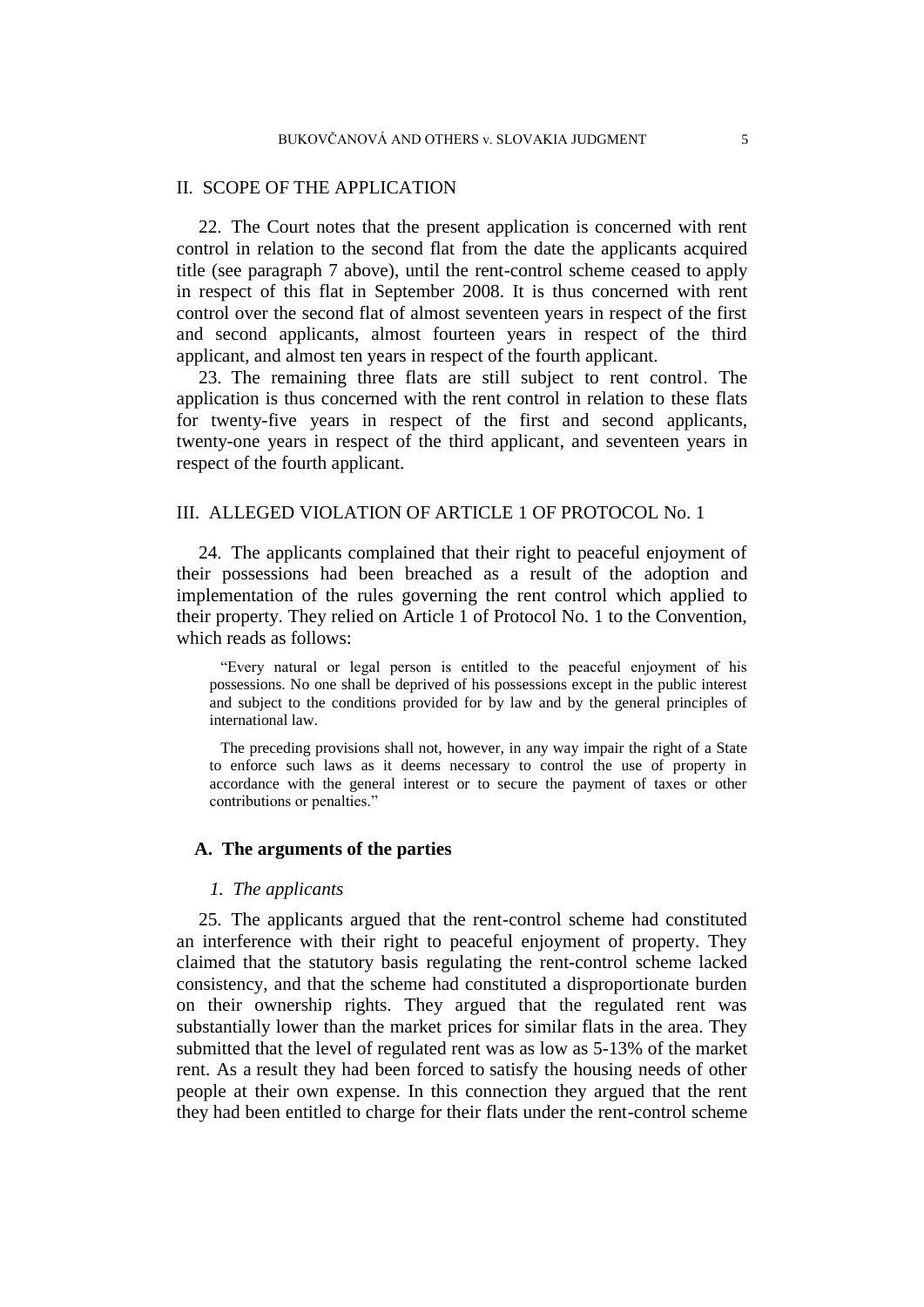had not even covered the costs of their maintenance. They argued that owing to the repeated delays in deregulation of rents they were in a permanent state of uncertainty.

26. According to the applicants, Law no. 260/2011 had not provided any substantial relief of their situation, because a yearly 20% increase in regulated rent envisaged by the law was not sufficient to close the gap between the regulated and the market rent. Moreover, it did not address the situation that preceded the enactment of the above law.

#### *2. The Government*

27. In their submissions in reply, the Government admitted that the rent-control scheme had resulted in a limitation on the use of the applicants' property. However, the measure had been in accordance with the relevant domestic law, which met the requirements of accessibility and clarity and was sufficiently foreseeable in effect; it had also pursued a legitimate aim.

28. As to the requirement of proportionality, they challenged the figures provided by the applicants in respect of the market rent for their property, and provided different figures on the basis of their own expert evidence (see paragraph [11](#page-3-2) above).

<span id="page-7-0"></span>29. In their additional observations the Government argued that the applicants had not provided updated figures as regards the amount of the regulated rent for their flats after 2007. The Government referred to the 15% increase in regulated rent in 2008 and the gradual increases in regulated rent envisaged by Law no. 260/2011. They considered that after all these increases in the regulated rent the applicants could have charged EUR 236 a month for the two-room flat and around EUR 400 for the four-room flats in 2014.

30. Relying on these numbers and the expert evidence mentioned above, they contended that in the present case the regulated rent had reached 42-52% of the market rent in 2014, and therefore the situation in the present case was different from that in *Bittó and Others,* where the regulated rent had corresponded to 20-26% of the market rent. They considered that that difference distinguished the present case from *Bittó and Others*, in that the burden created by the rent-control scheme in relation to the applicants in the present case had been justified by the legitimate aim it had pursued, namely social policy in the field of housing, and had not been disproportionate.

31. In addition, they submitted that the relationship between the regulated rent and the market rent was not the only relevant criterion, and that the Court should assess the case on the basis of the relationship between the rent the applicants had been entitled to and the expenses they had actually incurred for the maintenance of his property. However, they pointed out that the applicants had failed to substantiate their claims in that respect.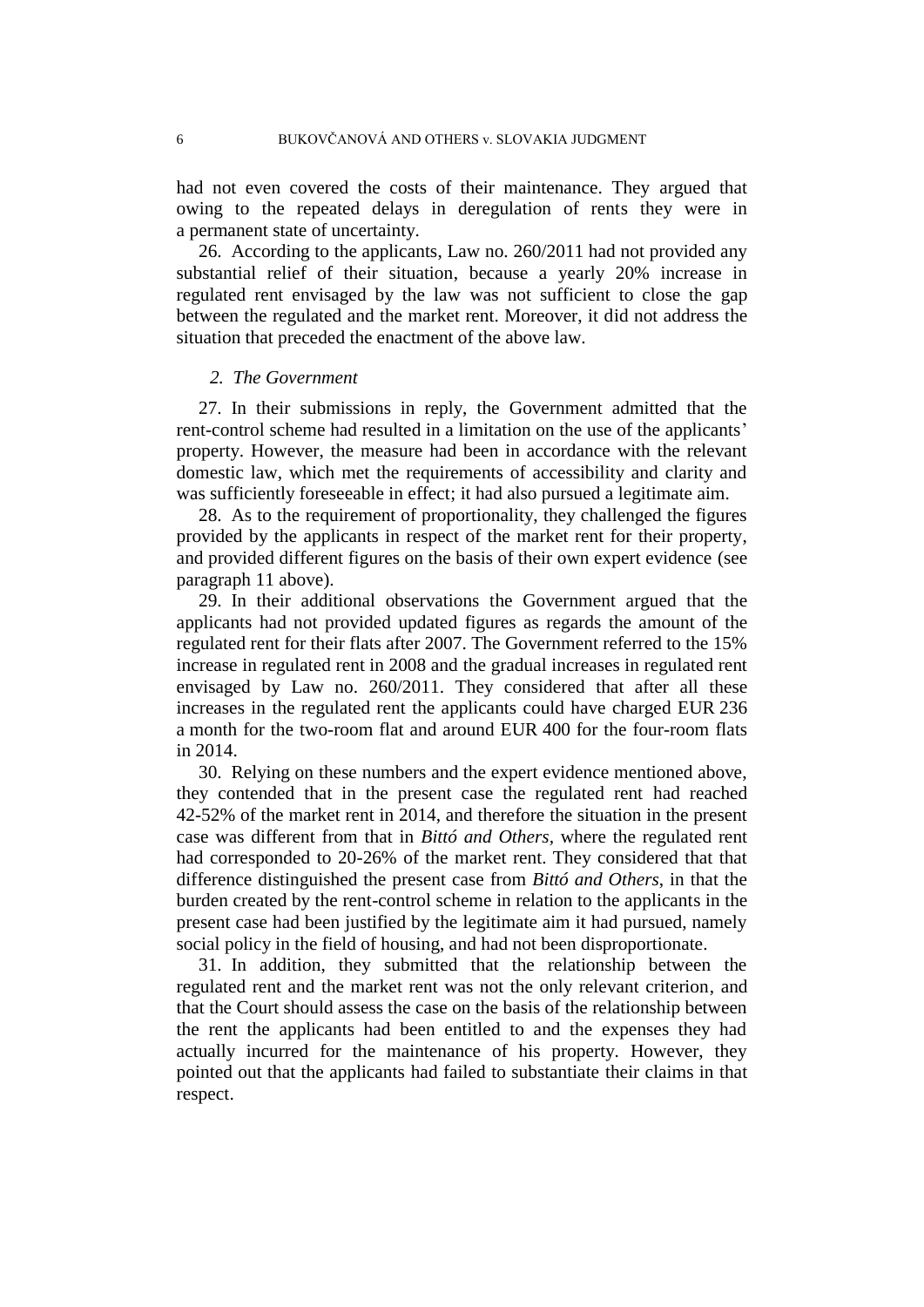32. Finally, the Government pointed out that the situation of legal uncertainty had been resolved by the adoption of Law no. 260/2011, because by the end of 2016 the regulated rent should reach the market rent. The Government also referred to the possibility of applying for a preferential loan to modernise their property (see paragraphs [13](#page-4-0)[-16](#page-4-1) above).

#### **B. The Court's assessment**

33. The relevant case-law of the Court is summarised in *Bittó and Others* ((merits), cited above, §§ 94-100, with further references).

34. In that case, the Court found (i) that the rent-control scheme had amounted to an interference with the applicants' property, (ii) that that interference had constituted a means of State control of the use of their property to be examined under the second paragraph of Article 1 of Protocol No. 1, (iii) that it had been "lawful" within the meaning of that Article, (iv) that it had pursued a legitimate social policy aim, and (v) that it had been "in accordance with the general interest" as required by the second paragraph of that Article (ibid., §§ 101-04). The Court has no reason to reach different conclusions on these points in the present case.

35. In addition, in *Bittó and Others* the Court found that in the implementation of the rent-control scheme the authorities had failed to strike the requisite fair balance between the general interests of the community and the protection of the applicants' right of property, as a result of which there had been a violation of their rights under Article 1 of Protocol No. 1 (ibid., §§ 105-19).

36. Turning to the facts of the present case, the Court observes that it follows the pattern of *Bittó and Others* entirely, both structurally and contextually. Nevertheless, the Government sought to distinguish it from that case, arguing that the restrictions placed on the applicants' property rights in the present case had been smaller than those in *Bittó and Others.*

37*.* In particular, the Government argued that in *Bittó and Others* the regulated rent had corresponded to 20-26% of the market rent, whereas in the present case it had corresponded to 42-52% of the market rent. In addition, they objected that the applicants failed to substantiate their claims in respect of the expenses actually incurred for the maintenance of their property.

38. The Court notes at the outset that it has not been provided with information permitting it to assess the actual effects of the rent control on the applicants' ability to maintain their property. Therefore, and in view of the scope of the case as established above (see paragraphs [22](#page-6-0)[-23\)](#page-6-1), it will base its assessment on the difference between the maximum rent permissible under the rent-control scheme and the market rental value of the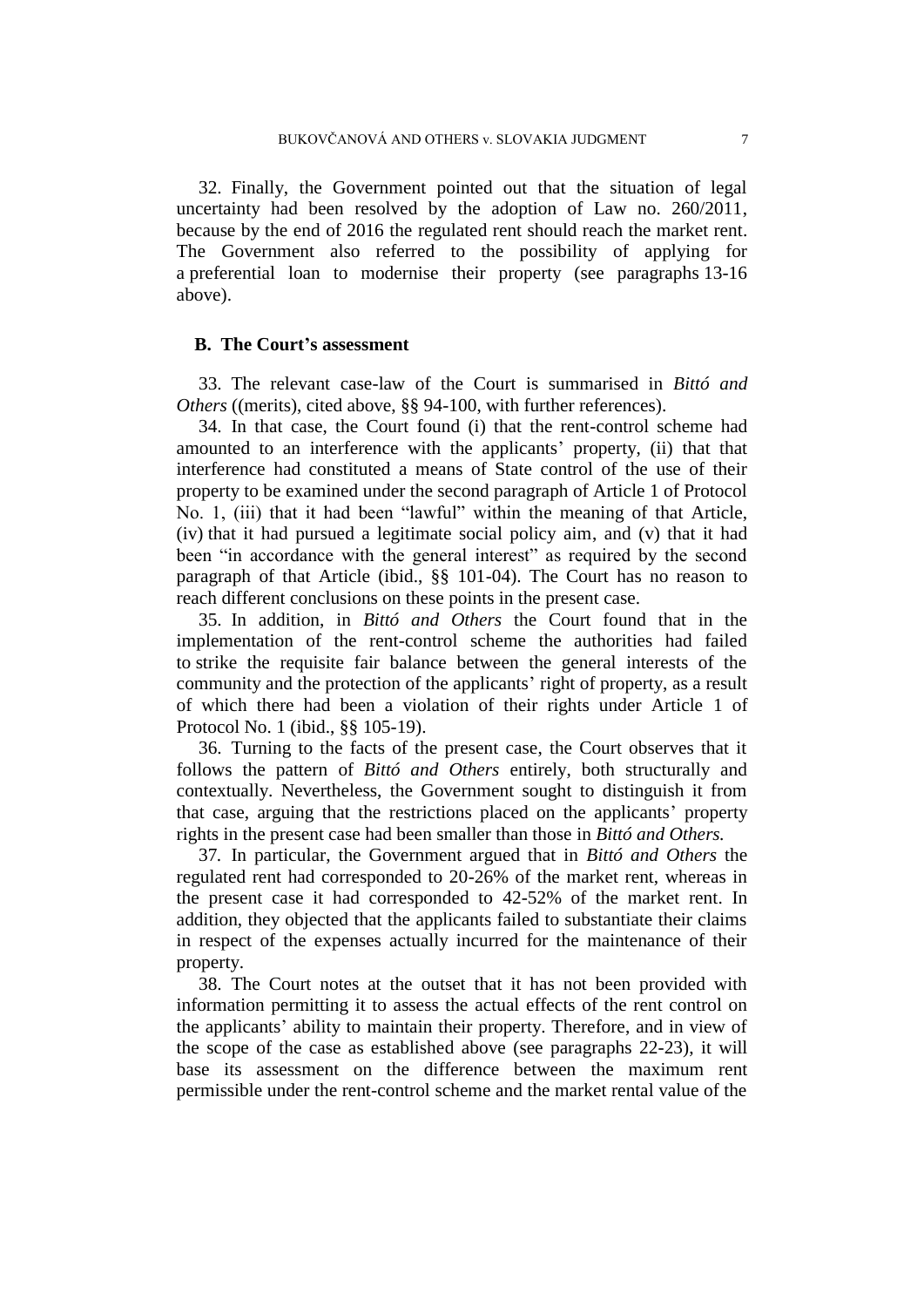flats. It must accordingly establish first the regulated rent the applicants were entitled to under the rent control in the present case.

39. The applicants submitted evidence showing that from 1992 until 1999 the regulated rent for the their flats ranged between the equivalent of EUR 10 and EUR 17.5, and it had increased to some EUR 73.5 and EUR 125 respectively by 2007.

The Government submitted calculations, according to which in 2014 the regulated rent for the applicants' flats reached EUR 236 and EUR 400 respectively (see paragraph [10](#page-3-3) above).

40. As to the market rent, the Court notes the following disagreements in the parties' submissions. According to the applicants, between 2004 and 2007 the monthly market rent for flats similar to theirs was EUR 662 for two-room flats and EUR 1,296 for four-room flats, whereas according to the Government, in 2010 the market rent was EUR 561 and EUR 772 to EUR 797 respectively (see paragraph [11](#page-3-2) above).

41. This disagreement translates into the parties' submissions as regards the proportion of the market rent that the regulated rent represented.

The Government submitted that the regulated rent in respect of the applicants' flats had corresponded to some 42-52% of the market rent. The Government based their calculations on the market prices in 2010 and the regulated rent figures from 2014.

The applicants submitted that the difference between the regulated and market rent had been as low as 5-13%. They based their calculations on information from NAREA about market prices between 2004 and 2007 and the regulated rent they were able to charge during these periods.

42. The Court observes that under the applicable legislation the level of regulated rent gradually increased over the years (see *Bittó and Others* (merits), cited above, §§ 56-57, and paragraph [14](#page-4-2) above), which naturally had an impact on the difference between the regulated rent and the market rent. In this connection the Court observes that the Government made no submissions in respect of the difference between the regulated rent and the market rent in the period preceding the gradual increases in regulated rent (see paragraph [29](#page-7-0) above), that they submitted nothing to rebut the applicants' claim in that respect, and that there is no indication that the gradual increases in the regulated rent referred to above may serve as a basis for obtaining compensation for use of the property under the rent-control scheme with any retrospective effect.

43. In view of the above, and in so far as the Government's arguments have been substantiated, the Court finds nothing to justify a different conclusion on the merits of the applicants' complaint in the present case than that reached in *Bittó and Others*.

44. The Court thus cannot but conclude that the Slovakian authorities failed to strike the requisite fair balance between the general interests of the community and the protection of the applicants' right of property.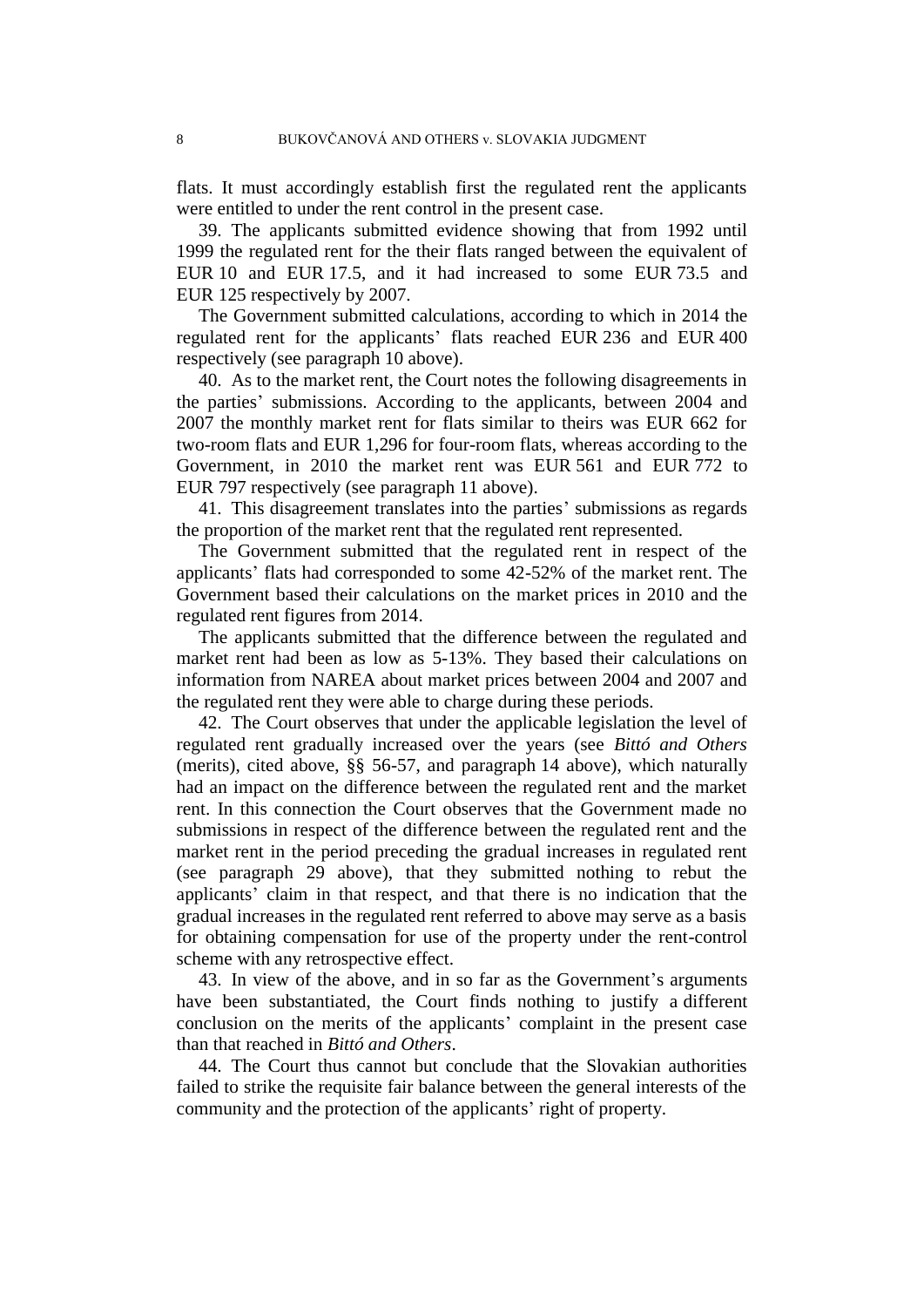There has accordingly been a violation of Article 1 of Protocol No. 1.

# IV. APPLICATION OF ARTICLE 46 OF THE CONVENTION

45. The Court notes that nineteen other applications are currently pending before it concerning similar matters to those obtaining in the present case, and that they involve 239 applicants. As in *Bittó and Others* ((merits), cited above, §§ 129-35), and for the same reasons, it considers that further measures should be taken in order to achieve compliance with Article 1 of Protocol No. 1. To prevent future findings of infringements of that provision, the respondent State should introduce, as soon as possible, a specific and clearly regulated compensatory remedy in order to provide genuine effective relief for the breach found.

#### V. APPLICATION OF ARTICLE 41 OF THE CONVENTION

46. Article 41 of the Convention provides:

"If the Court finds that there has been a violation of the Convention or the Protocols thereto, and if the internal law of the High Contracting Party concerned allows only partial reparation to be made, the Court shall, if necessary, afford just satisfaction to the injured party."

#### **A. Damage**

47. The applicants claimed jointly EUR 468,174 in respect of pecuniary damage, calculated as the difference between the regulated rent and market rent since 1992 until 2011. In addition, the first and second applicants each claimed EUR 25,000 and the third and fourth applicants each requested EUR 5,000 in respect of non-pecuniary damage.

48. The Government challenged the claim in respect of pecuniary damage arguing that, in so far as it was based on the material from the NAREA, it was speculative and in any event excessive, as was the amount in respect of non-pecuniary damage.

49. The Court has summarised the applicable case-law principles and has applied them in relation to claims for compensation in respect of pecuniary and non-pecuniary damage in a context similar to that in the present case in *Bittó and Others* ((just satisfaction), cited above, §§ 20-29).

50. In line with its findings in that case, the Court acknowledges that the applicants must have sustained damage which is to be compensated by an aggregate sum covering all heads of damage.

51. In determining the scope of the award, the Court takes into account all the circumstances, including (i) the purpose and the context of the rent control and the level of the awards in *Bittó and Others*, (ii) the size of the property in question (see paragraph [9](#page-3-0) above), (iii) the duration of the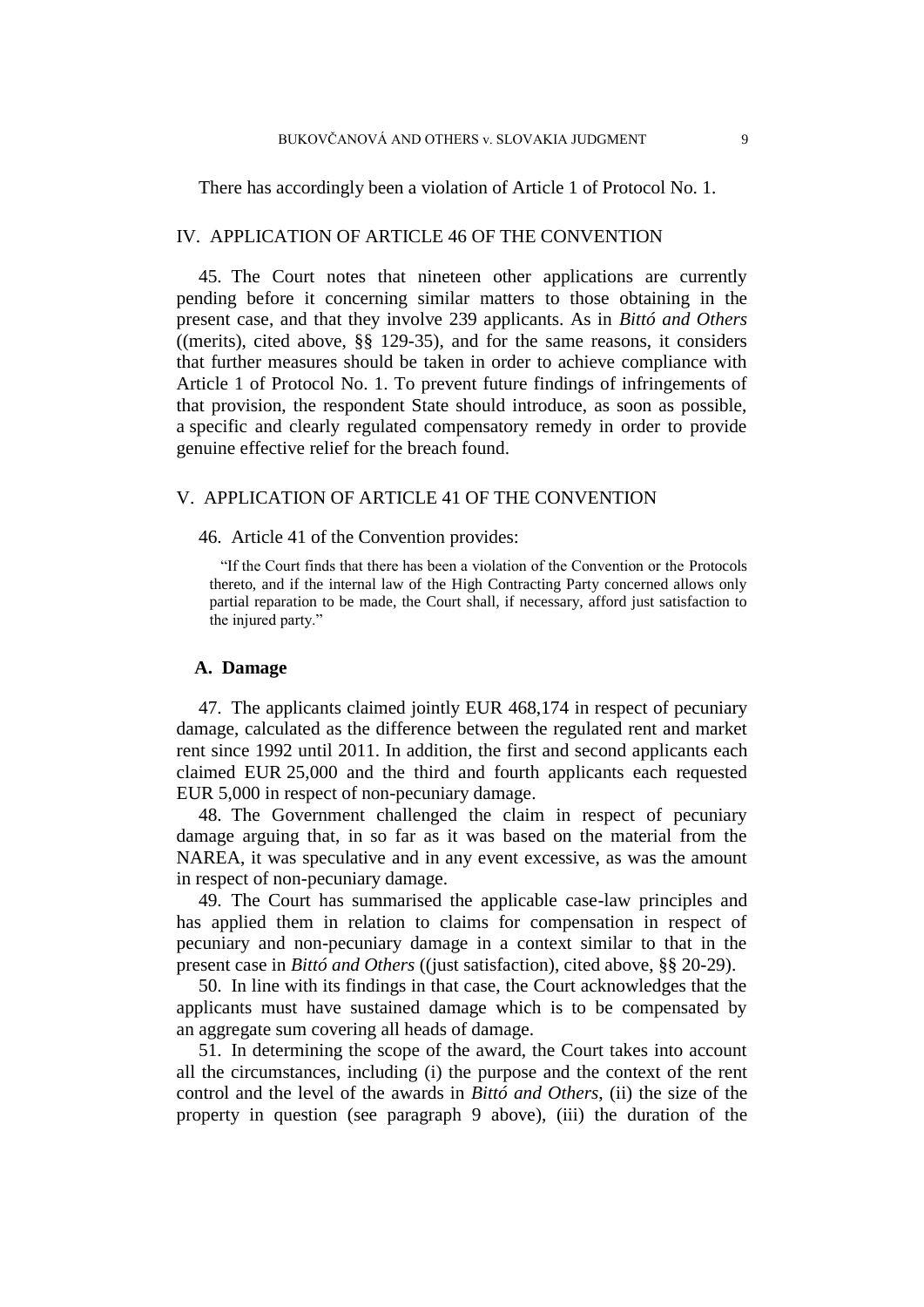application of the rent-control scheme in relation to each individual part of the property (see paragraphs [22](#page-6-0) and [23](#page-6-1) above), (iv) its location, and (v) the ownership shares of the respective applications in the property (see paragraph [7](#page-3-1) above).

<span id="page-11-0"></span>52. In sum, the Court finds it appropriate to award the following aggregate sums covering all heads of damage, plus any tax that may be chargeable on those amounts: EUR 66,250 to Ms Margita Bukovčanová, EUR 66,250 to Mr Jozef Fedeleš, EUR 27,700 to Ms Viera Šefčíková, and EUR 21,900 to Mr Jozef Fedeleš junior.

#### **B. Costs and expenses**

53. The applicants claimed jointly EUR 2,323.57 in respect of legal fees incurred before the Court.

54. The Government challenged the fees as excessive.

55. According to the Court's case-law, an applicant is entitled to the reimbursement of costs and expenses only in so far as it has been shown that these have been actually and necessarily incurred and are reasonable as to quantum (see *Iatridis v. Greece* (just satisfaction) [GC], no. 31107/96, § 54, ECHR 2000-XI).

In the present case, regard being had to the documents in its possession and the above criteria, the Court considers it reasonable to award to the applicants jointly the sum of EUR 2,000, plus any tax that may be chargeable to them, in respect of their expenses for legal assistance before the Court.

# **C. Default interest**

56. The Court considers it appropriate that the default interest rate should be based on the marginal lending rate of the European Central Bank, to which should be added three percentage points.

## FOR THESE REASONS, THE COURT, UNANIMOUSLY,

- 1. *Declares* the application inadmissible to the extent that it concerns application of the rent-control scheme to the first flat;
- 2. *Holds* that there has been a violation of Article 1 of Protocol No. 1 to the Convention;